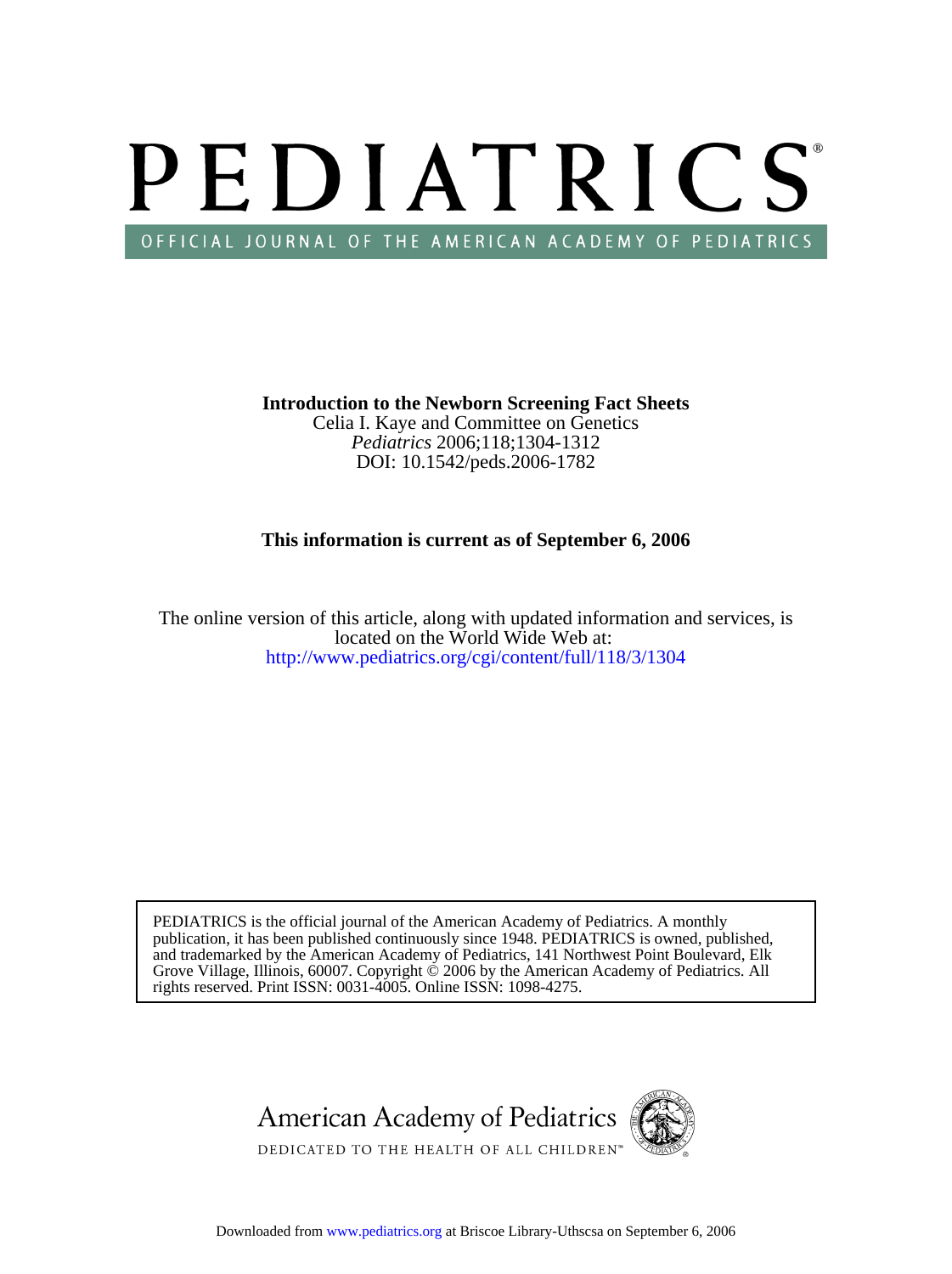#### TECHNICAL REPORT

# **Introduction to the Newborn Screening Fact Sheets**

**Celia I. Kaye, MD, PhD, and the Committee on Genetics**

## **ABSTRACT**

Newborn screening fact sheets were last revised in 1996 by the Committee on Genetics of the American Academy of Pediatrics. These fact sheets have been revised again because of advances in the field, including technologic innovations such as tandem mass spectrometry, as well as greater appreciation of ethical issues such as informed consent. The fact sheets provide information to assist pediatricians and other professionals who care for children in performing their essential role within the newborn screening public health system. The newborn screening system consists of 5 parts: (1) newborn testing; (2) follow-up of abnormal screening results to facilitate timely diagnostic testing and management; (3) diagnostic testing; (4) disease management, which requires coordination with the medical home and genetic counseling; and (5) continuous evaluation and improvement of the newborn screening system. The following disorders are reviewed in the newborn screening fact sheets (which are available at www.pediatrics.org/cgi/content/ full/118/3/e934): biotinidase deficiency, congenital adrenal hyperplasia, congenital hearing loss, congenital hypothyroidism, cystic fibrosis, galactosemia, homocystinuria, maple syrup urine disease, medium-chain acyl-coenzyme A dehydrogenase deficiency, phenylketonuria, sickle cell disease and other hemoglobinopathies, and tyrosinemia.

 $\mathsf{T}$  EWBORN screening fact sheets were last revised in 1996 by the Committee on Genetics of the American Academy of Pediatrics (AAP). Publication of these revised newborn screening fact sheets was prompted by advances in the field, including technologic innovations, as well as greater appreciation of ethical issues such as those surrounding informed consent.

#### **NEWBORN SCREENING AS A PUBLIC HEALTH SYSTEM**

Every infant born in the United States is screened shortly after birth using heelstick blood spots to detect a variety of congenital conditions. Many infants are also screened for congenital hearing loss. Newborn screening programs have been developed and managed within states, the District of Columbia, Puerto Rico, the US Virgin Islands, and Guam (Table 1). As public health programs, they require a coordinated system of follow-up, diagnosis, and treatment. Periodic program evaluation is also necessary. Thus, newborn screening is not simply a test to identify whether a metabolite is found in unusually high or low concentration in a particular blood spot. Newborn screening is also more than a state-run program that ensures that each abnormal screening result is linked to a particular infant who subsequently receives a diagnostic test and, if indicated, referral for approwww.pediatrics.org/cgi/doi/10.1542/ peds.2006-1782

doi:10.1542/peds.2006-1782

All technical reports from the American Academy of Pediatrics automatically expire 5 years after publication unless reaffirmed, revised, or retired at or before that time.

The guidance in this report does not indicate an exclusive course of treatment or serve as a standard of medical care. Variations, taking into account individual circumstances, may be appropriate.

#### **Key Words**

newborn screening, screening, genetic disorder, biotinidase deficiency, congenital adrenal hyperplasia, congenital hearing loss, congenital hypothyroidism, cystic fibrosis, galactosemia, hemoglobinopathies, homocystinuria, maple syrup urine disease, medium-chain acyl-coenzyme A dehydrogenase

deficiency, phenylketonuria, sickle cell disease, tyrosinemia, tandem mass spectrometry

#### **Abbreviations**

AAP—American Academy of Pediatrics MS/MS—tandem mass spectrometry PKU—phenylketonuria MCAD—medium-chain acyl-coenzyme A dehydrogenase

FAO—fatty acid oxidation

PEDIATRICS (ISSN Numbers: Print, 0031-4005; Online, 1098-4275). Copyright © 2006 by the American Academy of Pediatrics

# American Academy of Pediatrics DEDICATED TO THE HEALTH OF ALL CHILDRE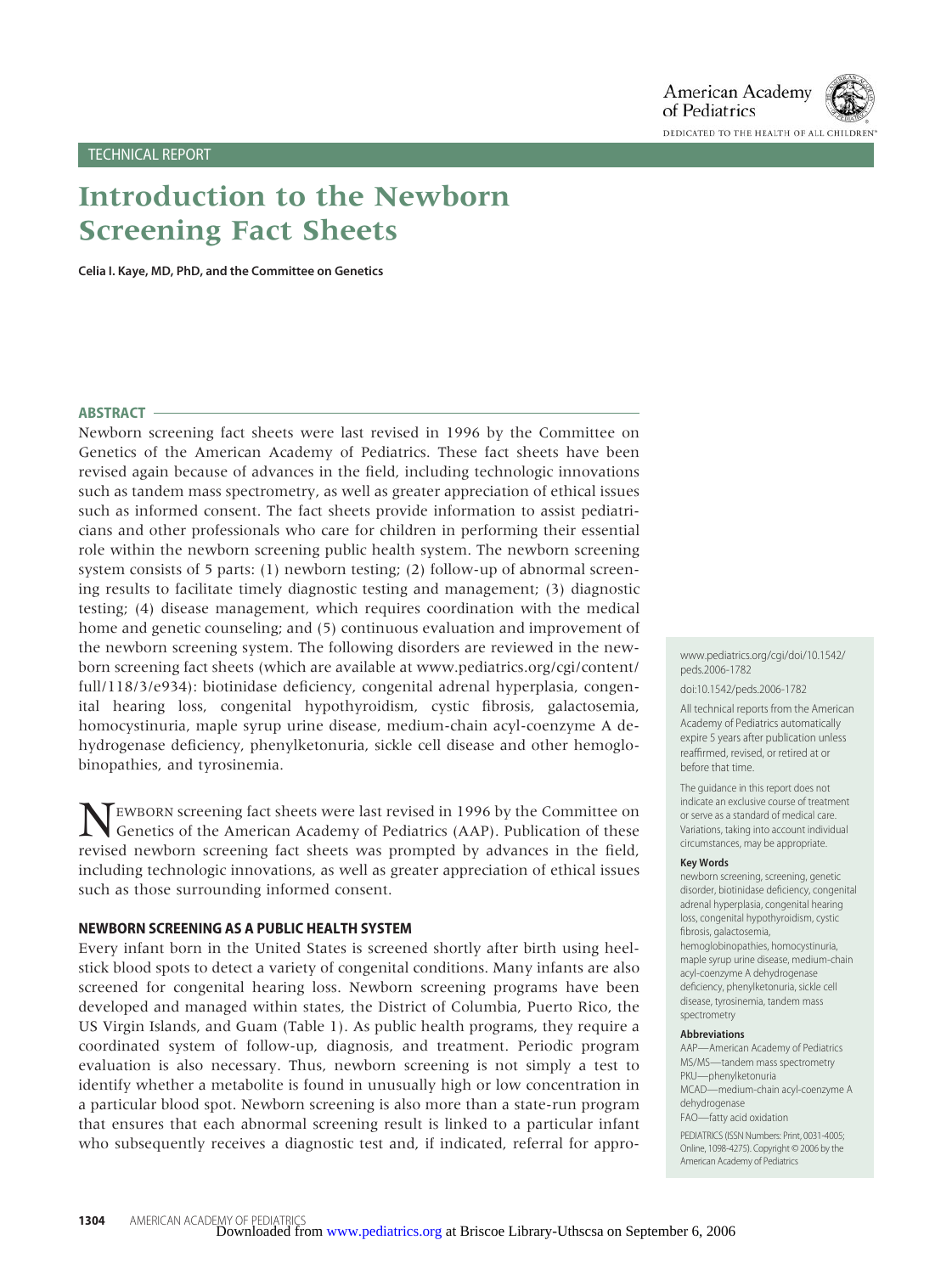| TABLE 1 Status of Newborn Screening in the United States |
|----------------------------------------------------------|
|                                                          |

| State                |             |           |           |           | Core Conditions <sup>a</sup> |           |            |             |           | Additional Conditions Included in                                           |  |  |  |  |
|----------------------|-------------|-----------|-----------|-----------|------------------------------|-----------|------------|-------------|-----------|-----------------------------------------------------------------------------|--|--|--|--|
|                      | Hearing     |           | Endocrine |           | Hemoglobin                   |           |            | Other       |           | <b>Screening Panel (Universally Required</b><br>Unless Otherwise Indicated) |  |  |  |  |
|                      | <b>HEAR</b> | CH        | CAH       | Hb S/S    | Hb S/A                       | Hb S/C    | <b>BIO</b> | <b>GALT</b> | $\sf CF$  |                                                                             |  |  |  |  |
| Alabama              | A           | $\bullet$ | $\bullet$ | $\bullet$ | $\bullet$                    | $\bullet$ | $\bullet$  | $\bullet$   |           |                                                                             |  |  |  |  |
| Alaska               | Α           |           |           |           |                              |           |            |             |           |                                                                             |  |  |  |  |
| Arizona              | Α           |           |           |           |                              |           |            |             |           |                                                                             |  |  |  |  |
| Arkansas             | ė           |           |           |           |                              |           |            |             |           |                                                                             |  |  |  |  |
| California           | B           |           |           |           |                              |           |            |             |           | 5-OXO; HHH; PRO                                                             |  |  |  |  |
| Colorado             |             |           |           |           |                              |           |            |             | 0         |                                                                             |  |  |  |  |
| Connecticut          |             |           |           |           |                              |           |            |             | B         | 5-OXO; HHH; HIV <sup>b</sup> ; NKH                                          |  |  |  |  |
| District of Columbia |             |           |           |           |                              |           |            |             | $\bullet$ | G6PD                                                                        |  |  |  |  |
| Delaware             | A           |           |           |           |                              |           |            |             |           |                                                                             |  |  |  |  |
| Florida              | ٠           |           |           |           |                              |           |            |             | C         |                                                                             |  |  |  |  |
| Georgia              | Α           |           |           |           |                              |           |            |             |           |                                                                             |  |  |  |  |
| Hawaii               |             |           |           |           |                              |           |            |             |           |                                                                             |  |  |  |  |
| Idaho                | A           |           |           |           |                              |           |            |             |           |                                                                             |  |  |  |  |
| Illinois             |             |           |           |           |                              |           |            |             |           | 5-0X0                                                                       |  |  |  |  |
| Indiana              |             |           |           |           |                              |           |            |             |           |                                                                             |  |  |  |  |
| lowa                 |             |           |           |           |                              |           |            |             |           | HHH; NKH                                                                    |  |  |  |  |
| Kansas               |             |           |           |           |                              |           |            |             |           |                                                                             |  |  |  |  |
| Kentucky             | A           |           | C         |           |                              |           | С          |             | C         |                                                                             |  |  |  |  |
| Louisiana            |             |           |           |           |                              |           |            |             |           |                                                                             |  |  |  |  |
| Maine                | Α           |           |           |           |                              |           |            |             |           | HHH (A); CPS (D)                                                            |  |  |  |  |
| Maryland             |             |           |           |           |                              |           |            |             | С         |                                                                             |  |  |  |  |
| Massachusetts        |             |           |           |           |                              |           |            |             | A         | TOXO; HHH (A); CPS (D)                                                      |  |  |  |  |
| Michigan             | Α           |           |           |           |                              |           |            |             |           |                                                                             |  |  |  |  |
| Minnesota            | Α           |           |           |           |                              |           |            |             |           |                                                                             |  |  |  |  |
| Mississippi          |             |           |           |           |                              |           | Q          |             | $\bullet$ | 5-OXO; CPS; HHH                                                             |  |  |  |  |
| Missouri             |             |           |           |           |                              |           | C          |             | C         |                                                                             |  |  |  |  |
| Montana              |             |           | B         |           |                              |           | B          |             | B         |                                                                             |  |  |  |  |
| Nebraska             | A           |           | ٠         |           |                              |           | $\bullet$  |             | $\bullet$ | 5-OXO; HHH; NKH (A)                                                         |  |  |  |  |
| Nevada               | Α           |           |           |           |                              |           |            |             |           |                                                                             |  |  |  |  |
| New Hampshire        | Α           |           | C         | C         | C                            | C         | С          |             | С         | <b>TOXO</b>                                                                 |  |  |  |  |
| New Jersey           |             |           |           |           |                              |           | c          |             | $\bullet$ |                                                                             |  |  |  |  |
| New Mexico           |             |           |           |           |                              |           |            |             | C         |                                                                             |  |  |  |  |
| New York             |             |           |           |           |                              |           |            |             | $\bullet$ | <b>HIV</b>                                                                  |  |  |  |  |
| North Carolina       |             |           |           |           |                              |           |            |             |           |                                                                             |  |  |  |  |
| North Dakota         | A           |           |           |           |                              |           |            |             |           |                                                                             |  |  |  |  |
| Ohio                 |             |           |           |           |                              |           |            |             |           |                                                                             |  |  |  |  |
| Oklahoma             |             |           |           |           |                              |           |            |             |           |                                                                             |  |  |  |  |
| Oregon               | Α           |           |           |           |                              |           |            |             |           |                                                                             |  |  |  |  |
| Pennsylvania         |             |           |           |           |                              |           | B          |             | B         | 5-OXO; CPS; G6PD; HHH; NKH (B)                                              |  |  |  |  |
| Rhode Island         | 6           |           |           |           |                              |           |            |             |           |                                                                             |  |  |  |  |
| South Carolina       | Α           |           |           |           |                              |           |            |             |           |                                                                             |  |  |  |  |
| South Dakota         | А           |           |           |           |                              |           |            |             | B         | 5-OXO; EMA; HHH; NKH                                                        |  |  |  |  |
| Tennessee            | A           |           |           |           |                              |           |            |             |           | 5-OXO; HHH; NKH                                                             |  |  |  |  |
| Texas                | A           |           |           |           |                              |           |            |             |           |                                                                             |  |  |  |  |
| Utah                 |             |           |           |           |                              |           |            |             |           |                                                                             |  |  |  |  |
| Vermont              | A           |           |           |           |                              |           |            |             |           | CPS                                                                         |  |  |  |  |
| Virginia             |             |           |           |           |                              |           |            |             |           |                                                                             |  |  |  |  |
| Washington           | A           |           |           |           |                              |           |            |             |           |                                                                             |  |  |  |  |
| West Virginia        |             |           |           |           |                              |           |            |             |           |                                                                             |  |  |  |  |
| Wisconsin            | A           |           |           |           |                              |           |            |             |           |                                                                             |  |  |  |  |
| Wyoming              | $\bullet$   |           |           |           |                              |           |            |             |           |                                                                             |  |  |  |  |

A dot (·) indicates that screening for the condition is universally required by law or rule; A, universally offered but not yet required; B, offered to select populations or by request; C, testing required but not yet implemented; D, likely to be detected (and reported) as a byproduct of multiple reaction monitoring screening (MS/MS) targeted by law or rule. BIO indicates biotinidase; CAH, congenital adrenal hyperplasia; CF, cystic fibrosis; CH, congenital hypothyroidism; GALT, transferase-deficient galactosemia (classical); HBS/S, sickle cell disease; HB S/C, sickle C disease; HB S/A, S- $\beta$ -thalassemia; HEAR, hearing screening; 5-OXO, 5-oxoprolinuria (pyroglutamic aciduria); CPS, carbamoylphosphate synthetase; EMA, ethylmalonic encephalopathy; G6PD, glucose 6 phosphate dehydrogenase; HHH, hyperammonemia/ornithinemia/citrullinemia (ornithine transporter defect); NKH, nonketotic hyperglycinemia; PRO, prolinemia; TOXO, toxoplasmosis.

a Terminology is consistent with that of the American College of Medical Genetics. Newborn Screening: Toward a Uniform Screening Panel and System. Rockville, MD: Health Resources and Services Administration; 2005:63.

b Newborn screened for HIV only if mother was not screened during pregnancy.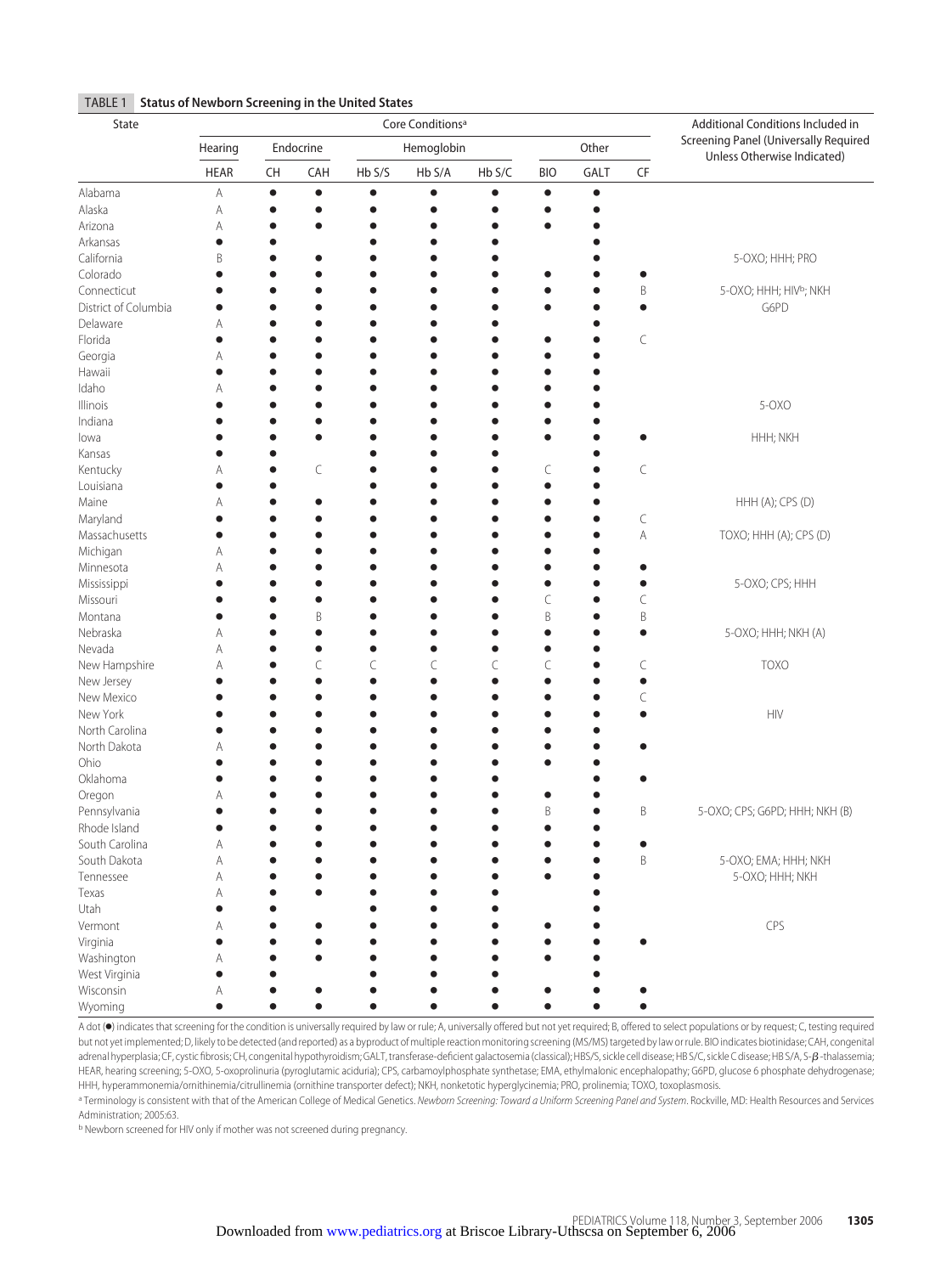priate treatment. Newborn screening is a 5-part system<sup>1</sup> in which the pediatrician plays a vital role.

# **Part 1: Testing of Newborn Infants**

Along with the obstetrician, the pediatrician is involved in the education of parents regarding the availability of newborn screening tests, the benefits of early detection of disorders for which screening is performed, the risks that exist for newborn infants who do not receive screening, the process of screening and follow-up, and government requirements that may exist.2 The pediatrician is also involved in obtaining informed consent in states where this is applicable. Although the timing of specimen collection is straightforward in term, healthy newborn infants, the pediatrician should be aware of factors that may influence the results of a particular screening test, including gestational and postnatal age, early discharge, diet, transfusions, and total parenteral nutrition (Table 2). Results must be documented for all patients in a timely fashion, which may be a challenge in geographic regions with large numbers of neonates, understaffed nurseries and physician offices, and poor technologic support.

## **Part 2: Follow-up**

Proper follow-up of a "not-normal" screening result is crucial if mortality, morbidity, and disabilities are to be avoided. The primary function of the follow-up program is to locate infants with abnormal screening results and facilitate timely diagnostic testing and management. The time frame for follow-up will vary by disorder and by the degree of abnormality of the screening result. Maple syrup urine disease, congenital adrenal hyperplasia, and galactosemia are 3 disorders that can be fatal rapidly unless treatment is instituted very quickly. The pediatrician may be the provider of first contact for screenpositive infants; hence, he or she must be familiar with initial management, including referral management and subsequent diagnostic testing of such infants. The pediatrician also must be prepared to explain to the family the meaning of a positive screening result, the possibility of a false-positive test result, and the steps that must be taken next.

#### **Part 3: Diagnostic Testing**

Many of the disorders identified by newborn screening programs are heterogeneous. This variability requires specialized laboratory testing, interpretation, and treatment. The pediatrician works with specialized laboratories and providers in obtaining appropriate specimens, initiating treatment, diagnosis when appropriate, and coordinating care once the diagnosis is confirmed.

#### **Part 4: Disease Management**

Infants affected with disorders detected by newborn screening usually require lifelong management. Every

|                                     |                                    |                              | TABLE 2 Effect of Sample Timing, Preterm Birth, Diet, Transfusion, and Total Parenteral Nutrition on Newborn Screening Results |                                              |                                      |
|-------------------------------------|------------------------------------|------------------------------|--------------------------------------------------------------------------------------------------------------------------------|----------------------------------------------|--------------------------------------|
| Disorder                            | Sample Timing                      | Diet                         | Preterm Birth                                                                                                                  | Transfusion                                  | <b>Total Parenteral</b><br>Nutrition |
| Biotinidase deficiency              |                                    |                              |                                                                                                                                | >90 d after transfusion                      |                                      |
| Congenital adrenal hyperplasia      | 1 in false-positives first 24 h    |                              | ↑ in false-positives secondary to normal ↑<br>in 17-hydroxyprogesterone                                                        | A few hours (estimated) after transfusion    |                                      |
| Congenital hearing loss             |                                    |                              |                                                                                                                                |                                              |                                      |
| Congenital hypothyroidism           |                                    |                              |                                                                                                                                |                                              |                                      |
| Thyrotropin method                  | 1 in false-positives before 48     |                              |                                                                                                                                |                                              |                                      |
| Thyroxine method                    |                                    |                              | 1 in false-positives and false-negatives                                                                                       |                                              |                                      |
| Cystic fibrosis                     | ↑ in false-positives in first 24 h | Not known                    | Not known                                                                                                                      | Interferes with mutation analysis for 3-6 wk |                                      |
| Galactosemia                        |                                    |                              |                                                                                                                                |                                              |                                      |
| Galactose method                    |                                    | Galactose-containing formula |                                                                                                                                |                                              | False-negative                       |
| GALT method                         |                                    |                              |                                                                                                                                | >90 d after transfusion                      |                                      |
| Homocystinuria                      | >24 h; second test at 2-4 wk       | Adequate protein intake      |                                                                                                                                |                                              | False-positive                       |
|                                     | advisable                          |                              |                                                                                                                                |                                              |                                      |
| Maple syrup urine disease           |                                    |                              |                                                                                                                                |                                              | False-positive                       |
| <b>MCAD</b> deficiency              | Before 8 d                         |                              |                                                                                                                                |                                              |                                      |
|                                     |                                    | Adequate protein intake      |                                                                                                                                |                                              | False-positive                       |
| Sickle cell diseases and other      |                                    |                              | ↑ in false-negatives with extreme preterm                                                                                      | >90 d after transfusion                      |                                      |
| hemoglobinopathies                  |                                    |                              | birth                                                                                                                          |                                              |                                      |
| <b>Tyrosinemia</b>                  |                                    | Adequate protein intake      | Increased likelihood of neonatal tyrosinemia                                                                                   |                                              | False-positive                       |
| - indicates no impact; 1, increase. |                                    |                              |                                                                                                                                |                                              |                                      |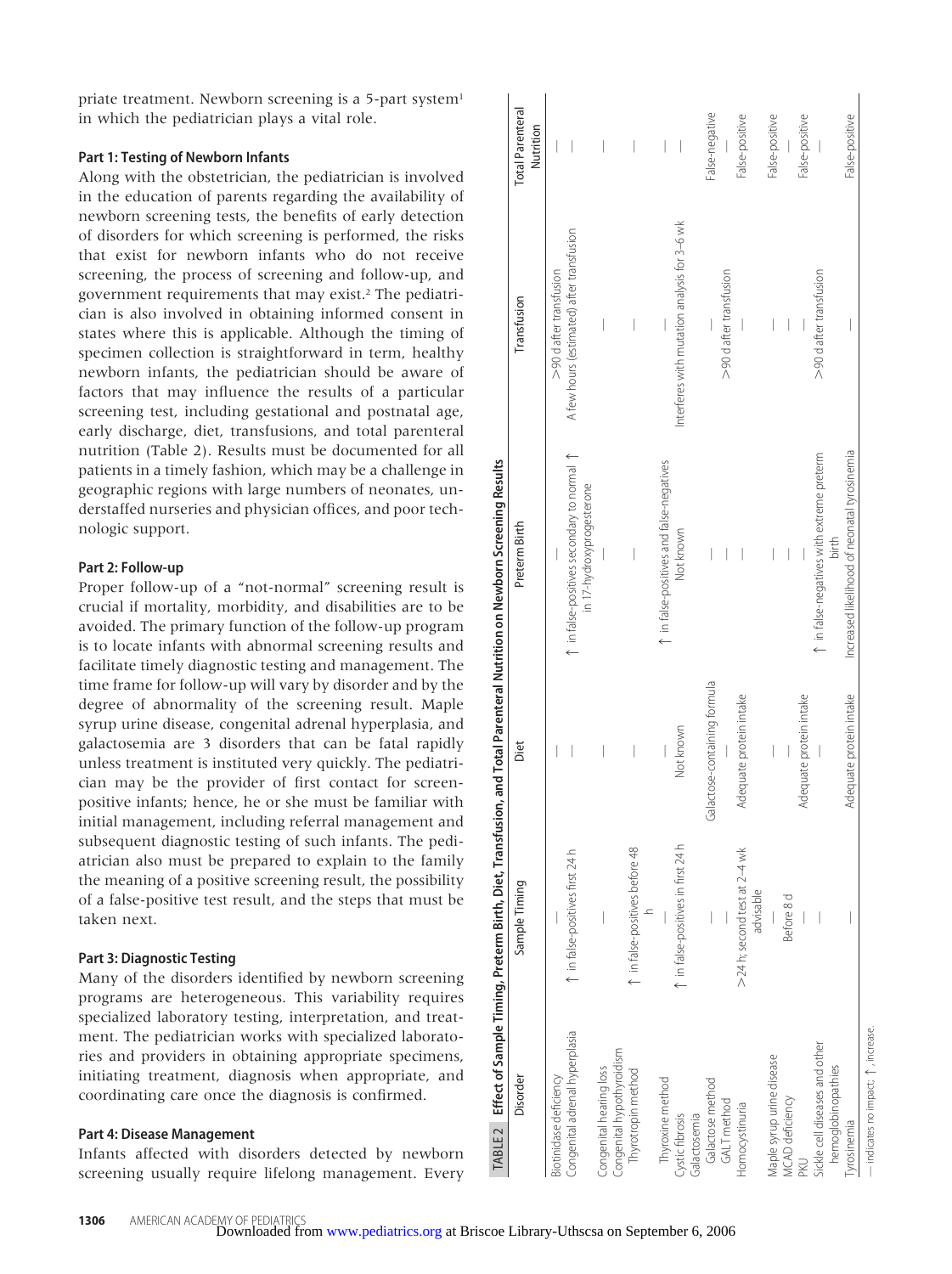child should have a medical home to coordinate care; that care should be accessible, family centered, continuous, comprehensive, coordinated, compassionate, and culturally competent.3 The pediatrician plays a central role in the development of the medical home, which includes experts who understand the etiology, pathophysiology, clinical heterogeneity, and psychosocial issues associated with the disorder. Genetic counseling, including discussion of carrier testing of family members and prenatal diagnosis of future pregnancies, may be indicated.

#### **Part 5: Evaluation**

The newborn screening system can function optimally only when its components are coordinated, which means that there must be regular and timely communication between nurseries, screening laboratories, state health departments, pediatricians, and subspecialists. To ensure that this is happening, the effectiveness of each component of the system must be assessed continuously through the collection and analysis of data, including outcomes data. Although an adequate evaluation program has not been developed for most newborn screening systems, the pediatrician will be central to the implementation of such a program, particularly through the provision of outcomes data.

#### **NEWBORN SCREENING TASK FORCE REPORT**

Several factors have contributed to the need for review of the newborn screening system, including enhanced public interest in newborn screening as a universal genetic screening program; the introduction of new technologies such as tandem mass spectrometry (MS/MS) and DNA-based tests; and changing demographics, which emphasize the importance of human variation and cultural competence. In response to this need, the AAP, with support from the Health Resources and Services Administration and the National Institutes of Health, convened a task force to review the role and operation of newborn screening as a public health system.4 The Newborn Screening Task Force outlined a national agenda to strengthen state newborn screening systems through the development of model regulations for disease and test selection; minimum standards for sample collection and other activities; model guidelines for follow-up, diagnosis, and treatment; strategies to inform families and the public more effectively; and demonstration projects to evaluate technology, quality assurance, and health outcomes. The task force report emphasized the need for a sixth component of the 5-part newborn screening system: education of professionals and the public.

#### **INFORMED CONSENT**

With the introduction of DNA-based testing as a component of newborn screening panels, consumers, health care professionals, and policy makers have become increasingly aware of issues of informed consent for both the performance of the screening tests and retention and use of residual test samples. Although all states require newborn screening, most newborn screening laws or regulations provide exemptions in some situations.<sup>5</sup> Expert panels have not reached consensus, but in general, they have recognized the benefit of informed consent before testing as a tool for educating parents.<sup>6</sup> When the validity and utility of the test have been established, experts have usually concluded that informed consent for newborn screening could be waived.7 The Newborn Screening Task Force emphasized the need for education and concluded that, "Before newborn screening, parents (on behalf of their children) have a right to be informed about screening, and have the right to refuse screening. They also have a right to confidentiality and privacy protection for information contained in all newborn screening results."4 The consent process in each state is governed by state law.

Among the benefits, newborn screening may:

- detect a serious, treatable disorder before symptoms are present;
- lead to treatment that can prevent serious problems including mental retardation and death; or
- detect carriers of certain genetic disorders.

Among the risks, newborn screening may:

- fail to identify some children who actually have the condition;require repeat testing;
- cause parental anxiety after false-positive results;
- reveal (through genetic tests) misattributed paternity; or
- detect disorders for which treatment is not effective.

There is agreement that policy guidelines for residual sample retention and use are needed, but to date, there has been no consensus on the content of such guidelines.

#### **MS/MS**

Population screening for phenylketonuria (PKU) began in the 1960s using a relatively simple analytic method. New disorders were added as methods to use blood spots were developed and were applicable to large populations at low cost. By the 1990s, scientific advances and technologic innovations led to the possibility of adding numerous new metabolic disorders to the screening panel using MS/MS (Table 3). Consumers throughout the nation acted quickly through their state legislatures to mandate the addition of medium-chain acyl-coenzyme A dehydrogenase (MCAD) deficiency and other disorders of fatty acid oxidation (FAO) to the list of disorders for which newborn screening is mandated. Several states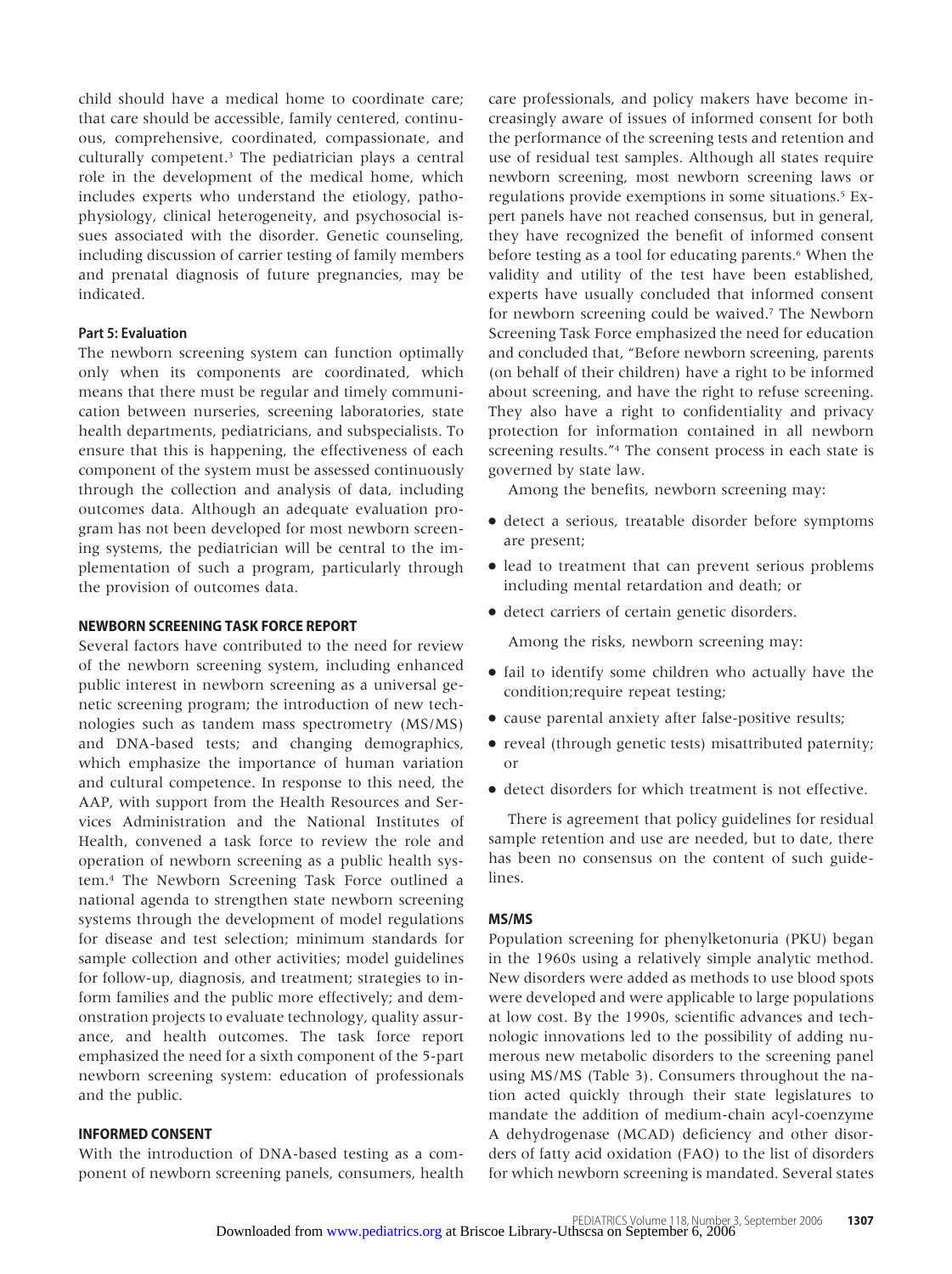|                                                                                                 | Description                                                                                                                                                                                                                                                                                                                                                                                                                                                        |
|-------------------------------------------------------------------------------------------------|--------------------------------------------------------------------------------------------------------------------------------------------------------------------------------------------------------------------------------------------------------------------------------------------------------------------------------------------------------------------------------------------------------------------------------------------------------------------|
| Amino acid disorders                                                                            |                                                                                                                                                                                                                                                                                                                                                                                                                                                                    |
| Argininosuccinic aciduria                                                                       | A disorder of the urea cycle. Episodes of hyperammonemia produce acute intoxication. The major<br>symptoms include mental retardation, failure to thrive, liver dysfunction, unusual hair<br>(trichorrhexis nodosa), and seizures.                                                                                                                                                                                                                                 |
| Citrullinemia                                                                                   | A disorder of the urea cycle. Episodes of hyperammonemia produce coma and seizures. The<br>major symptoms include changes in sensorium (irritability, lethargy), seizures, ataxia, and<br>mental retardation.                                                                                                                                                                                                                                                      |
| Hypermethioninemia                                                                              | Can be seen in a variety of conditions. It is found in conjunction with homocystinuria and<br>tyrosinemia. Neonatal hypermethioninemia can occur in preterm infants or be attributable to<br>neonatal hepatitis or a combination of factors.                                                                                                                                                                                                                       |
| FAO disorders                                                                                   |                                                                                                                                                                                                                                                                                                                                                                                                                                                                    |
| Carnitine/acylcarnitine translocase deficiency                                                  | Major symptoms are fasting hypoglycemia with seizures and coma, cardiomyopathy, arrhythmias,<br>muscle weakness, and hepatomegaly/abnormal liver function.                                                                                                                                                                                                                                                                                                         |
| 3-Hydroxy long-chain acyl-coenzyme A dehydrogenase<br>(LCHAD) deficiency                        | Results in an inability of the body to break down fatty acids into a usable energy source. LCHAD<br>deficiency can present as hypoglycemia, lethargy, SIDS, hypotonia, and cardiomyopathy.                                                                                                                                                                                                                                                                         |
| MCAD deficiency                                                                                 | Can cause recurrent episodes of hypoglycemia, failure to thrive, persistent vomiting,<br>hepatomegaly, and rhabdomyolysis. Acute episodes are usually associated with concurrent<br>illness or fasting and occur in infancy or early childhood.                                                                                                                                                                                                                    |
| Multiple acyl-coenzyme A dehydrogenase deficiency<br>(also known as glutaric acidemia-type II)  | Often associated with unexplained death in neonates. Other features include respiratory distress,<br>hypotonia, unusual odor (described as "sweaty feet") and liver dysfunction.                                                                                                                                                                                                                                                                                   |
| Neonatal carnitine palmitoyl transferase deficiency-type II                                     | Symptoms include hypoketotic hypoglycemia with seizures and coma, cardiac arrhythmia,<br>cardiomyopathy, and hepatopathy.                                                                                                                                                                                                                                                                                                                                          |
| Short-chain acyl-coenzyme A dehydrogenase (SCAD)<br>deficiency                                  | Patients with SCAD deficiency have failure to thrive, developmental delays/hypotonia, metabolic<br>acidosis, recurrent emesis, and a lipid-storage myopathy.                                                                                                                                                                                                                                                                                                       |
| Short-chain hydroxy acyl-coenzyme A dehydrogenase<br>deficiency                                 | The major symptom is hypoketotic hypoglycemia.                                                                                                                                                                                                                                                                                                                                                                                                                     |
| Trifunctional protein deficiency<br>Very long-chain acyl-coenzyme A dehydrogenase<br>deficiency | Can present as skeletal myopathy, cardiomyopathy, or SIDS.<br>Symptoms are similar to other FAO defects.                                                                                                                                                                                                                                                                                                                                                           |
| Organic acid disorders                                                                          |                                                                                                                                                                                                                                                                                                                                                                                                                                                                    |
| 3-Hydroxy-3-methylglutaryl-coenzyme A lyase deficiency                                          | This enzyme catalyzes the final step of leucine catabolism and plays a key role in ketone body<br>formation. The major clinical features are metabolic acidosis and hypoglycemia. Unexplained<br>fevers can occur. Encephalopathy (somnolence, coma, and malaise) and hepatopathy are<br>common. SIDS may occur.                                                                                                                                                   |
| Glutaric acidemia type I                                                                        | Results from an inherited defect in the degradation of lysine and tryptophan. Macrocephaly with<br>an increase in the size of the extra cerebral fluid spaces occurs before the onset of any<br>neurologic symptoms. Neurologic disease usually presents later in infancy with tonal<br>abnormalities and choreoathetosis secondary to basal ganglia injury.                                                                                                       |
| Isovaleric acidemia                                                                             | This is a disorder of branched-chain amino acid metabolism that results in recurrent episodes of<br>emesis, dehydration, and severe metabolic acidosis. Other symptoms include anorexia,<br>listlessness, lethargy, neuromuscular irritability, and hypothermia. Acute episodes are                                                                                                                                                                                |
| Methylmalonic acidemia                                                                          | associated with concurrent illnesses or high dietary protein intake.<br>An increase in methylmalonic acid can be seen with a variety of conditions. Transient increases in<br>methylmalonic acid can be detected in otherwise healthy infants. Symptoms can include<br>failure to thrive, episodic dehydration, and hypotonia. A variety of central nervous system<br>changes (dystonia, dysphagia, and dysarthria) can occur. Infants with methylmalonic acidemia |
| Propionic acidemia                                                                              | have been noted to have distinct facial dysmorphism.<br>Symptoms are usually episodic emesis, dehydration, and metabolic acidosis. Hematologic<br>abnormalities such as neutropenia, thrombocytopenia, and hypogammaglobulinemia are<br>common. Mental retardation is a consistent feature, and most patients exhibit intolerance to                                                                                                                               |
| Multiple-coenzyme A carboxylase deficiency                                                      | dietary protein.<br>This is a deficiency of the enzyme that attaches biotin to enzyme proteins that then results in<br>multiple secondary enzyme deficiencies. Symptoms can be linked to deficiencies of the                                                                                                                                                                                                                                                       |
| Other organic acidemias detected by MS/MS screening                                             | individual enzymes. Recurrent episodes of emesis, metabolic acidosis, and seizures can occur.<br>2-Methylbutyryl-coenzyme A dehydrogenase deficiency, 3-methylcrotonyl-coenzyme A<br>carboxylase deficiency, 3-methylglutaconyl-coenzyme A hydratase deficiency, mitochondrial<br>acetoacetyl-coenzyme A thiolase deficiency (3-ketothiolase deficiency)                                                                                                           |
| Other abnormal profiles                                                                         | Abnormal results may be found on MS/MS screening secondary to hyperalimentation, liver<br>disease, or contamination of the specimen. Also, treatment with medium-chain triglyceride oil,                                                                                                                                                                                                                                                                           |
|                                                                                                 | benzoate, valproate, or pyvalic acid can produce abnormal results.                                                                                                                                                                                                                                                                                                                                                                                                 |

SIDS indicates sudden infant death syndrome.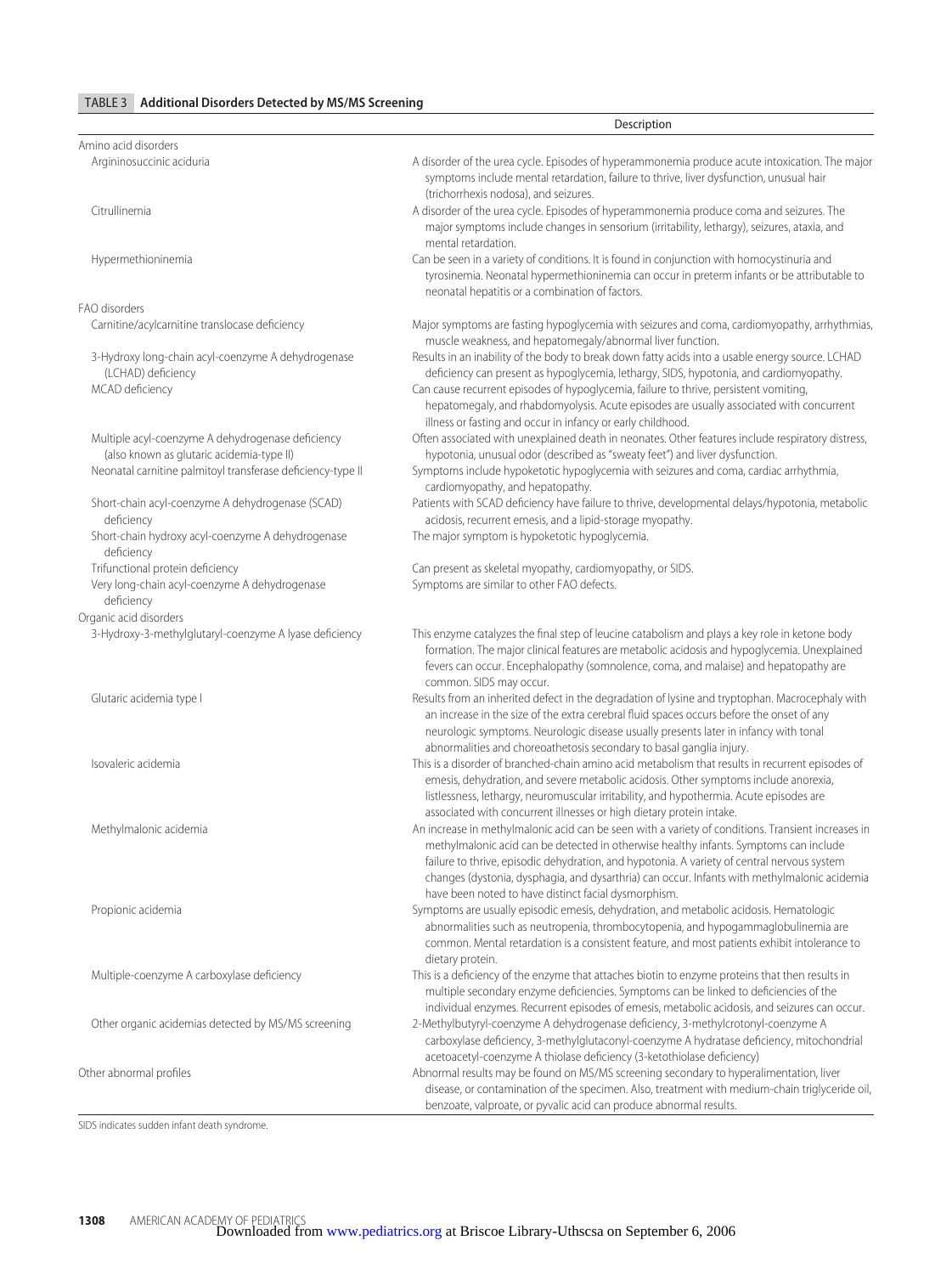|  | TABLE 4 Status of Newborn Screening in the United States: Core Conditions Detected by MS/MS |  |
|--|---------------------------------------------------------------------------------------------|--|
|--|---------------------------------------------------------------------------------------------|--|

| State                          |            |           |                             |   |   |           |           |           |           | Core Conditions: Metabolic <sup>a</sup>           |           |           |           |           |           |           |           |                           |     |           |
|--------------------------------|------------|-----------|-----------------------------|---|---|-----------|-----------|-----------|-----------|---------------------------------------------------|-----------|-----------|-----------|-----------|-----------|-----------|-----------|---------------------------|-----|-----------|
|                                |            |           | <b>Fatty Acid Disorders</b> |   |   |           |           |           |           | Organic Acid Disorders                            |           |           |           |           |           |           |           | Amino Acid Disorders      |     |           |
|                                | <b>CUD</b> | LCHAD     |                             |   |   |           |           |           |           | MCAD TFP VLCAD GA-I HMG IVA 3-MCC CbI-A,B BKT MUT |           |           |           |           |           |           |           | PROP MCD ASA CIT HCY MSUD | PKU | TYR-I     |
| Alabama                        | $\bullet$  |           | $\bullet$                   |   |   |           |           |           |           |                                                   |           | $\bullet$ | $\bullet$ |           |           |           |           | $\bullet$                 |     | $\bullet$ |
| Alaska                         |            |           |                             |   |   |           |           |           |           |                                                   |           |           |           |           |           |           |           |                           |     |           |
| Arizona                        |            |           |                             |   |   |           |           |           |           |                                                   |           |           |           |           |           |           |           |                           |     |           |
| Arkansas                       |            |           |                             |   |   |           |           |           |           |                                                   |           |           |           |           |           |           |           |                           |     |           |
| California                     |            |           |                             |   |   |           |           |           |           |                                                   |           |           |           |           |           |           |           |                           |     |           |
| Colorado                       | C          | C         | $\subset$                   | C | C | $\subset$ | $\subset$ | $\subset$ | $\subset$ | C                                                 | $\subset$ | $\subset$ | $\subset$ | $\subset$ | $\subset$ | $\subset$ | $\subset$ | C                         |     | С         |
| Connecticut                    |            | $\bullet$ | $\bullet$                   |   |   |           |           | $\bullet$ | $\bullet$ |                                                   |           | $\bullet$ |           |           |           |           |           |                           |     |           |
| District of Columbia           |            |           |                             |   |   |           |           |           |           |                                                   |           |           |           |           |           |           |           |                           |     |           |
| Delaware                       |            |           |                             |   |   |           |           |           |           |                                                   |           |           |           |           |           |           |           |                           |     |           |
| Florida                        |            |           |                             |   |   |           |           |           | $\bullet$ |                                                   |           |           |           |           |           |           |           |                           |     |           |
| Georgia                        |            |           |                             |   |   |           |           |           |           |                                                   |           |           |           |           |           |           |           |                           |     |           |
| Hawaii                         |            |           |                             |   |   |           |           |           |           |                                                   |           |           |           |           |           |           |           |                           |     |           |
| Idaho                          |            |           |                             |   |   |           |           |           |           |                                                   |           |           |           |           |           |           |           |                           |     |           |
| Illinois                       |            |           |                             |   |   |           |           |           |           |                                                   |           |           |           |           |           |           |           |                           |     |           |
| Indiana                        |            |           |                             |   |   |           |           |           |           |                                                   |           |           |           |           |           |           |           |                           |     |           |
| lowa                           |            |           |                             |   |   |           |           |           |           |                                                   |           |           |           |           |           |           |           |                           |     |           |
| Kansas                         |            |           |                             |   |   |           |           |           |           |                                                   |           |           |           |           |           |           |           |                           |     |           |
| Kentucky                       |            |           |                             |   |   |           |           |           |           |                                                   |           |           |           |           |           |           |           |                           |     |           |
| Louisiana                      |            |           | А                           |   |   |           |           |           |           |                                                   |           |           |           |           | A         | Α         | Α         | A                         |     |           |
| Maine                          | D          |           |                             | D |   |           |           |           |           |                                                   |           |           |           | D         |           |           |           |                           |     |           |
| Maryland                       |            |           |                             |   |   |           |           |           |           |                                                   |           |           |           |           |           |           |           |                           |     |           |
| Massachusetts                  | D          | Α         |                             | D | A | A         | Α         | A         | A         | А                                                 | A         | А         | A         | D         | A         | A         |           |                           |     | A         |
| Michigan                       | Α          | A         |                             | Α | A | A         | A         | A         | А         | A                                                 | A         | A         | Α         | A         |           |           |           |                           |     | A         |
| Minnesota                      | 6          |           |                             |   |   |           |           | $\bullet$ | $\bullet$ | ٠                                                 | ٠         | ٠         | $\bullet$ |           |           |           |           |                           |     |           |
| Mississippi                    | ٠          |           |                             |   |   |           |           |           | $\bullet$ |                                                   |           | c         |           |           |           |           |           |                           |     |           |
| Missouri                       |            |           |                             |   |   |           |           |           | $\bullet$ | 0                                                 |           |           | $\bullet$ |           |           |           |           |                           |     |           |
| Montana                        | B          | B         | B                           | B | B | B         | B         | B         | B         | B                                                 | B         | B         | B         | B         | B         | B         | B         | B                         |     | B         |
| Nebraska                       |            | Α         | $\bullet$                   | Α | A | A         | Α         | A         | A         | A                                                 | A         | А         | Α         | А         | A         | A         | A         |                           |     | Α         |
| Nevada                         |            |           |                             |   |   |           |           |           | $\bullet$ | $\bullet$                                         |           |           |           |           |           |           |           |                           |     |           |
| New Hampshire                  |            |           | C                           |   |   |           |           |           |           |                                                   |           |           |           |           |           |           |           |                           |     |           |
| New Jersey                     |            | Α         | $\bullet$                   | Α |   |           |           |           | 0         | $\bullet$                                         | A         | $\bullet$ | $\bullet$ |           |           | 0         | A         |                           |     | A         |
| New Mexico                     | C          | C         | C                           | C | C | C         | C         | C         | C         | C                                                 | $\subset$ | $\subset$ | C         | С         | C         | C         | C         | C                         |     | C         |
| New York                       |            |           |                             |   |   |           |           |           |           |                                                   |           |           |           |           |           |           |           |                           |     |           |
| North Carolina                 |            |           |                             |   |   |           |           |           |           |                                                   |           |           |           |           |           |           |           |                           |     |           |
| North Dakota                   |            |           |                             |   |   |           |           |           |           |                                                   |           |           |           |           |           |           |           |                           |     |           |
| Ohio                           |            |           |                             |   |   |           |           |           |           |                                                   |           |           |           |           |           |           |           |                           |     |           |
| Oklahoma                       |            |           |                             |   |   |           |           |           |           |                                                   |           |           |           |           |           |           |           |                           |     |           |
|                                |            |           | C                           |   |   |           |           |           |           |                                                   |           |           |           |           |           |           |           |                           |     |           |
| Oregon                         | A          | $\bullet$ | $\bullet$                   | A |   |           |           |           | $\bullet$ | A                                                 | A         | $\bullet$ | $\bullet$ | A<br>B    |           |           |           |                           |     |           |
| Pennsylvania                   | B<br>D     | B         | B                           | B | B | B         | B         | B         | B         | B                                                 | B         | B         | B         |           | B         | B         | B         |                           |     | B         |
| Rhode Island<br>South Carolina |            |           |                             |   |   |           |           |           |           |                                                   |           |           |           |           |           |           |           |                           |     |           |
|                                |            |           |                             |   |   |           |           |           |           |                                                   |           |           |           |           |           |           |           |                           |     |           |
| South Dakota                   |            |           |                             |   |   |           |           |           |           |                                                   |           |           |           |           |           |           |           |                           |     |           |
| Tennessee                      |            |           |                             |   |   |           |           |           |           |                                                   |           |           |           |           |           |           |           |                           |     |           |
| Texas                          |            |           |                             |   |   |           |           |           |           |                                                   |           |           |           |           |           |           |           |                           |     |           |
| Utah                           |            |           |                             |   |   |           |           |           |           |                                                   |           |           |           |           |           |           |           |                           |     |           |
| Vermont                        | D          |           |                             | D |   |           |           |           |           |                                                   |           |           |           | D         |           |           |           |                           |     |           |
| Virginia                       |            |           |                             |   |   |           |           |           |           |                                                   |           |           |           |           |           |           |           |                           |     |           |
| Washington<br>West Virginia    |            |           |                             |   |   |           |           |           |           |                                                   |           |           |           |           |           |           |           |                           |     |           |
| Wisconsin                      |            |           |                             |   |   |           |           |           |           |                                                   |           |           |           |           |           |           |           |                           |     |           |
| Wyoming                        |            |           |                             |   |   |           |           |           |           |                                                   |           |           |           |           |           |           |           |                           |     |           |

A dot (●) indicates that screening for the condition is universally required by law or rule; A, universally offered but not yet required; B, offered to select populations or by request; C, testing is required but not yet implemented; D, likely to be detected (and reported) as a byproduct of multiple reaction monitoring screening (MS/MS) targeted by law or rule. 3-MCC indicates 3-methylcrotonylcoenzyme A carboxylase; ASA, argininosuccinate acidemia; BKT,  $\beta$  ketothiolase (mitochondrial acetoacetyl-coenzyme A thiolase; short-chain ketoacyl thiolase; T2); CBL A,B, methylmalonic acidemia (vitamin B<sub>12</sub> disorders); CIT I, citrullinemia type I (Argininosuccinate synthetase); CUD, carnitine uptake defect (carnitine transport defect); GA-1, glutaric acidemia type 1; HCY, homocystinuria (cystathionine  $\beta$  synthase); HMG, 3-hydroxy 3-methylglutaric aciduria (3-hydroxy 3-methylglutaryl-coenzyme A lyase); IVA, isovaleric acidemia (isovaleryl-coenzyme A dehydrogenase); LCHAD, long-chain L-3- hydroxyacyl-coenzyme A dehydrogenase; MCD, multiple carboxylase (holocarboxylase synthetase); MSUD, maple syrup urine disease (branched-chain ketoacid dehydrogenase); MUT, methylmalonic acidemia (methylmalonyl-coenzyme A mutase); PROP, propionic acidemia (propionyl-coenzyme A carboxylase); TFP, trifunctional protein deficiency; TYR-1, tyrosinemia type 1; VLCAD, very long-chain acyl-coenzyme A dehydrogenase.

a Terminology is consistent with report from the American College of Medical Genetics. Newborn Screening: Toward a Uniform Screening Panel and System. Rockville, MD: Health Resources and Services Administration; 2005:63.

Nomenclature source: National Newborn Screening and Genetic Resource Center (http://genes-r-us.uthscsa.edu).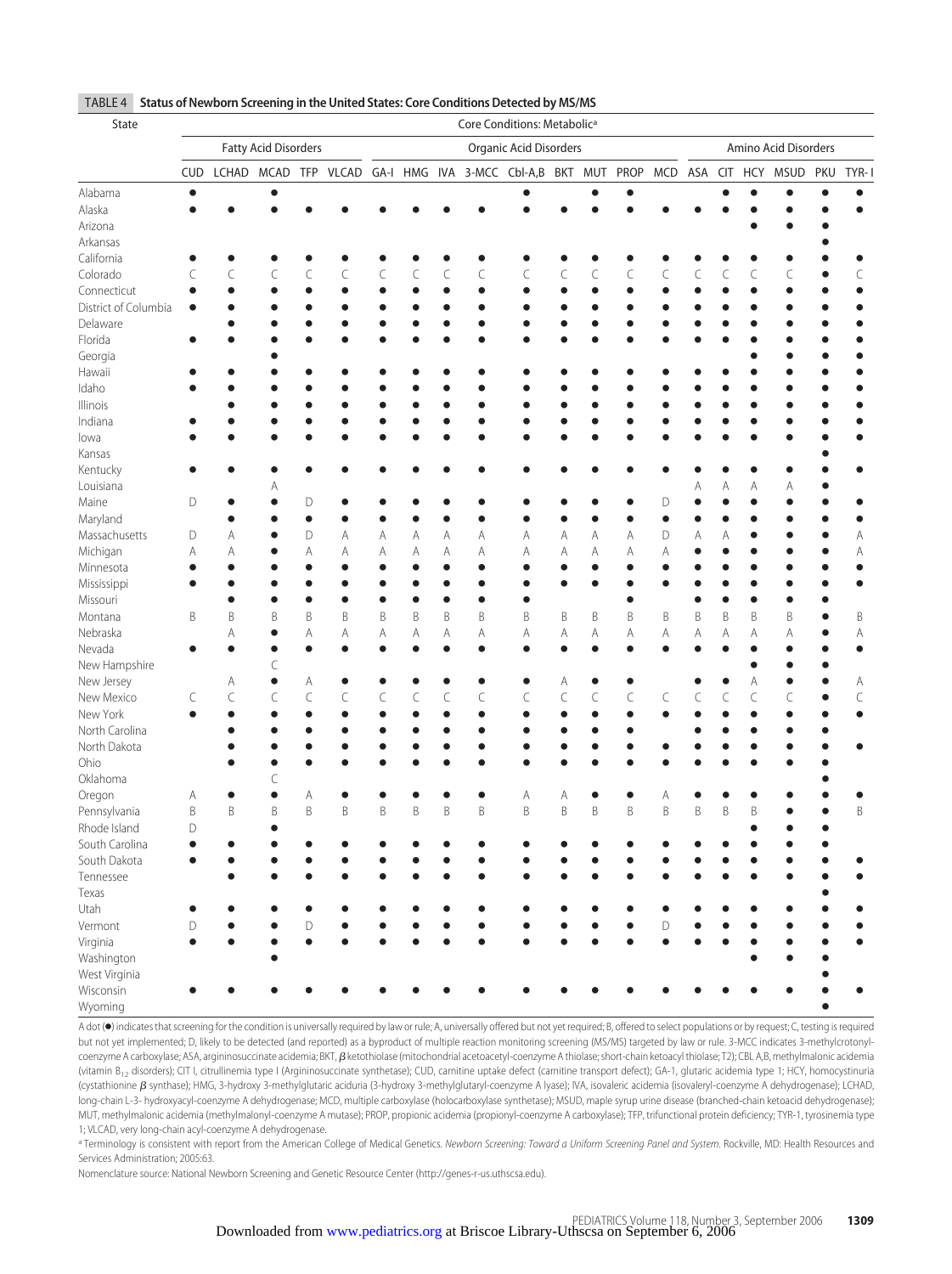now require screening for MCAD deficiency and other disorders of FAO8 (Table 4), and a cost/benefit analysis of MS/MS has been published.9 MS/MS technology can also be used to screen for PKU and some other amino acid disorders and has a rate of false-positive results that is lower than other screening methods. Therefore, states that adopt MS/MS technology to screen for FAO disorders may also revise their panels of amino acid disorders for which they screen (Table 5). In addition, certain screening methods for particular disorders permit the diagnosis of other conditions that were not originally designated on the list of disorders for newborn screening. These have been called "secondary-target conditions" (Table 6). Pediatricians, who are central to the newborn screening system as discussed earlier, will need to be familiar with these new disorders as they are added to screening panels or are diagnosed because the technology for newborn screening identifies them (secondary-target conditions).

#### **ROLE OF DNA ANALYSIS IN NEWBORN SCREENING**

Analysis of DNA for mutations is not a primary screening method for any of the disorders for which newborn screening is performed today. However, secondary DNA analysis may be used in conjunction with other tests to decrease the rate of false-positive results. It may also be used as a diagnostic test for certain disorders.

#### **CONCERNS AND CONTROVERSIES**

Because the initial test in the newborn screening process is a screening test, there is a significant risk of falsepositive (abnormal test, normal infant) and false-negative (normal test, affected infant) results. False-positive results lead to additional testing and parental anxiety, and long-term consequences such as the vulnerable-child syndrome may occur. False-negative results may lead to a delay in diagnosis, because the health care professional may be falsely reassured by a normal newborn screening result. These possibilities raise clinical and ethical issues, which should be discussed with parents before testing.

There is a lack of uniformity between states regarding the diseases screened and the technology used. Such

lack of uniformity results in the place of birth determining the likelihood of early diagnosis of these serious but treatable conditions. Newborn screening rules and statutes require that a newborn infant be screened using the panel in the state in which he or she was born, not necessarily the state in which the mother is a resident. There is also controversy regarding whether newborn screening should incorporate conditions for which highly effective interventions that reduce morbidity for the child are unavailable. Numerous state and national organizations have convened groups to discuss these issues and propose policies, but no national consensus has been developed.10 Finally, it must be emphasized that "normal" results of newborn screenings do not rule out the presence of these disorders, because some variants of these conditions may have onset later in life, and false-negative results may occur. The clinical judgment of the pediatrician remains the most important tool in the diagnosis of all of these conditions.

#### **INDEX OF NEWBORN SCREENING FACT SHEETS**

The following newborn screening fact sheets are available at www.pediatrics.org/cgi/content/full/118/3/e934:

- Biotinidase deficiency
- Congenital adrenal hyperplasia
- Congenital hearing loss
- Congenital hypothyroidism
- Cystic fibrosis
- Galactosemia
- Homocystinuria
- Maple syrup urine disease (branched-chain ketoaciduria)
- MCAD deficiency
- PKU
- Sickle cell disease and other hemoglobinopathies
- Tyrosinemia

#### TABLE 5 **Use of MS/MS for Newborn Screening**

| By MS/MS Only                                      | By MS/MS or<br>Other Technique <sup>a</sup> | Not By MS/MS       |
|----------------------------------------------------|---------------------------------------------|--------------------|
| Argininemia                                        | Congenital adrenal hyperplasia              | <b>Biotinidase</b> |
| Argininosuccinic acidemia                          | Galactosemia                                | Cystic fibrosis    |
| Citrullinemia                                      | Hemoglobinopathies                          | Hearing loss       |
| Hypermethioninemia                                 | Homocystinuria                              | Hypothyroidism     |
| Hyperornithinemia-hyperammonemia-homocitrullinuria | Maple syrup urine disease                   |                    |
| FAO disorders (such as MCAD deficiency)            | PKU                                         |                    |
| Organic acidemias                                  | Tyrosinemia                                 |                    |

This is not a comprehensive list of disorders for which newborn screening is possible.

a Most states use a method other than MS/MS to screen for these disorders.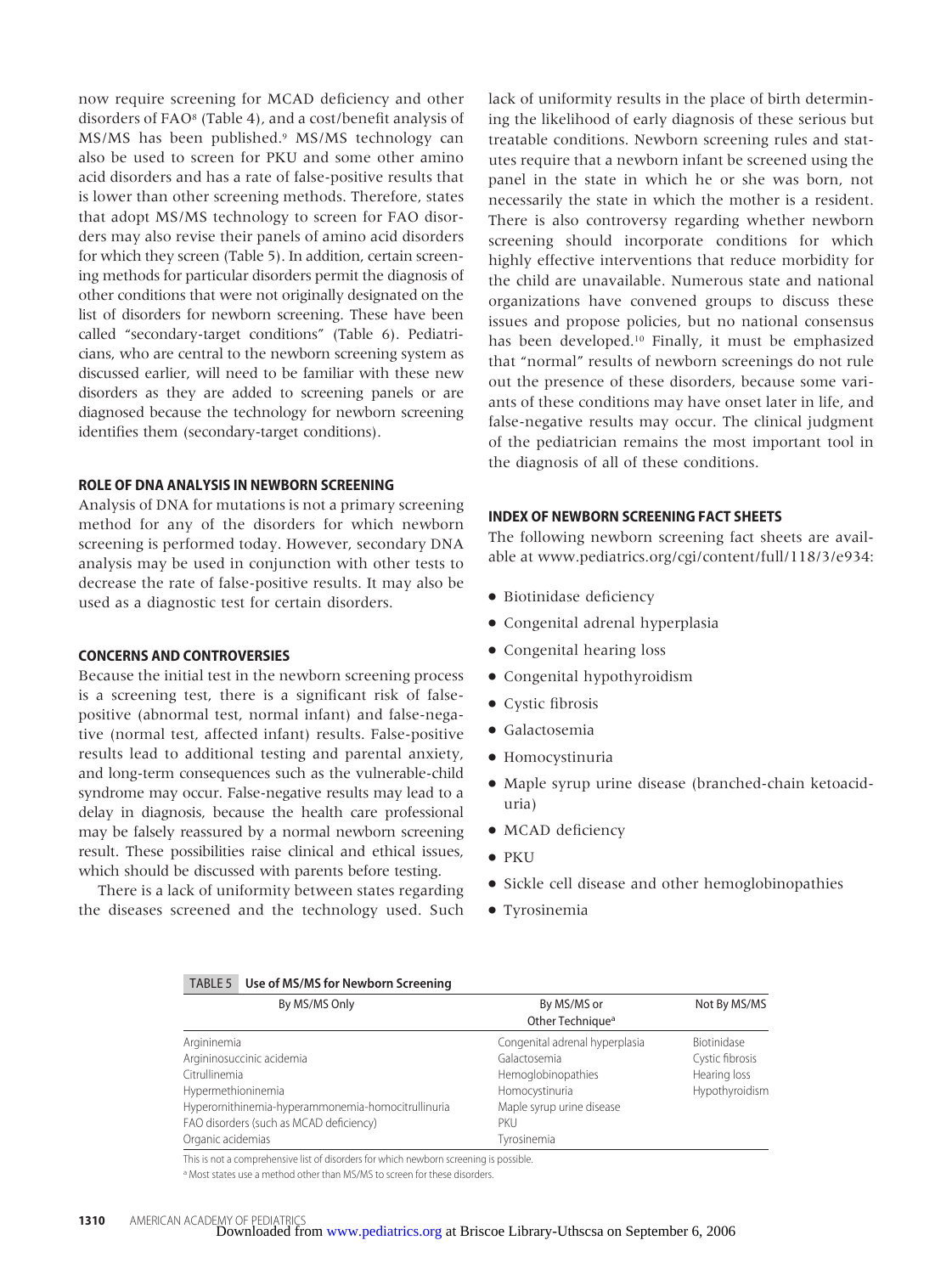TABLE 6 Status of Newborn Screening in the United States: Disorders Detected Secondary to Testing for Another Condition TABLE 6 Status of Newborn Screening in the United States: Disorders Detected Secondary to Testing for Another Condition

State Secondary-Target Conditionsa

State

Secondary-Target Conditions<sup>a</sup>

|                              |                        |                         |               | Fatty Acid Disorders    |          |                 |               |       |           |                        | Organic Acid Disorders |          |           |                  |                                      |                            | Amino Acid Disorders |       |                         |          |                           | Other Metabolic<br>Disorders |                   | HbG, Variant<br>Hemoglobins                              |
|------------------------------|------------------------|-------------------------|---------------|-------------------------|----------|-----------------|---------------|-------|-----------|------------------------|------------------------|----------|-----------|------------------|--------------------------------------|----------------------------|----------------------|-------|-------------------------|----------|---------------------------|------------------------------|-------------------|----------------------------------------------------------|
|                              | CACT                   | $CPT$ -la               | CPT-II DE-RED |                         | GA-II    |                 | MCKAT M/SCHAD | SC AD | 2M3HBA    | 2MBG                   | 3MGA                   | $Cb$ -CD | BG        | MAL              | BIOPT-BS<br>ARG                      | BIOPT-RG                   | CIT-II               | H-PHE | NET                     | TYR-II   | TYR-III                   | GALE                         | GALK              |                                                          |
| Alabama                      |                        |                         |               |                         |          |                 |               |       |           |                        |                        |          |           |                  |                                      |                            |                      |       |                         |          |                           |                              |                   | $\,<\,$ 0                                                |
| Arizona<br>Alaska            |                        |                         |               |                         |          |                 |               |       |           |                        |                        |          |           |                  | $\infty$                             | $\infty$                   |                      |       |                         |          |                           | $\infty$                     | $\infty$          | ⋖                                                        |
| Arkansas                     |                        |                         |               |                         |          |                 |               |       |           |                        |                        |          |           |                  |                                      |                            |                      |       |                         |          |                           |                              |                   |                                                          |
| California                   |                        |                         |               |                         |          |                 |               |       |           |                        |                        |          |           |                  | ⋖                                    | ⋖                          |                      |       |                         |          |                           |                              |                   |                                                          |
| Colorado                     |                        |                         |               |                         |          | $\cup$          |               |       |           |                        |                        |          |           |                  |                                      |                            |                      |       |                         |          |                           |                              |                   |                                                          |
| Connecticut                  |                        |                         |               |                         |          |                 |               |       |           |                        |                        |          |           |                  |                                      |                            |                      |       |                         |          |                           |                              |                   | ⋖                                                        |
| District of Columbia         |                        |                         |               |                         |          |                 |               |       | ⋖         |                        |                        |          |           |                  |                                      |                            |                      |       |                         |          | ⊄                         |                              |                   | ⋖                                                        |
| Delaware                     |                        |                         |               |                         |          | $\prec$ $\prec$ |               |       | ⋖         |                        | ď                      |          |           |                  | $\,<\,$                              | $\,<\,$                    |                      |       |                         |          |                           |                              |                   |                                                          |
| Florida                      |                        |                         |               |                         |          |                 |               |       |           |                        |                        |          |           |                  |                                      |                            |                      |       |                         |          |                           |                              |                   | ⋖                                                        |
| Georgia                      |                        |                         |               |                         |          |                 |               |       |           |                        |                        |          |           |                  |                                      |                            |                      |       |                         |          |                           |                              |                   |                                                          |
| Hawaii                       |                        |                         |               |                         |          |                 |               |       |           |                        |                        |          |           |                  |                                      |                            |                      |       |                         |          |                           | $\infty$                     |                   | ⋖                                                        |
| Idaho                        |                        |                         |               |                         |          |                 |               |       |           |                        |                        |          |           |                  | $\omega$ $\omega$ $\omega$           | $\omega$ $\omega$ $\omega$ |                      |       |                         |          |                           | $\infty$                     | $\infty$ $\infty$ |                                                          |
| Illinois                     |                        |                         |               |                         |          |                 |               |       |           |                        |                        |          |           |                  |                                      |                            |                      |       |                         |          |                           |                              |                   |                                                          |
|                              |                        |                         |               |                         |          |                 |               |       |           |                        |                        |          |           |                  |                                      |                            |                      |       |                         |          |                           |                              |                   |                                                          |
| Indiana                      |                        |                         |               |                         |          |                 |               |       |           |                        |                        |          |           |                  |                                      |                            |                      |       |                         |          |                           |                              |                   |                                                          |
| lowa                         |                        |                         |               |                         |          |                 |               |       |           |                        |                        |          |           |                  |                                      |                            |                      |       |                         |          |                           |                              |                   |                                                          |
| Kansas                       |                        |                         |               |                         |          |                 |               |       |           |                        |                        |          |           |                  |                                      |                            |                      |       |                         |          |                           |                              |                   |                                                          |
| Kentucky                     |                        |                         |               |                         |          |                 |               |       |           |                        |                        |          |           |                  |                                      |                            |                      |       |                         |          |                           |                              |                   | くくくくくく                                                   |
| Louisiana                    |                        |                         |               |                         |          |                 |               |       |           |                        |                        |          |           |                  |                                      |                            |                      |       |                         |          |                           |                              |                   |                                                          |
| Maine                        | $\bigcirc$             | $\supset$               |               |                         |          |                 |               |       |           | $\supset$              | $\bigcirc$             |          | ≏         |                  |                                      |                            |                      |       | ≏                       |          |                           |                              |                   | $\bullet$                                                |
| Maryland                     |                        |                         |               |                         |          |                 |               |       |           |                        |                        |          |           |                  | $\infty$                             | $\infty$                   |                      |       |                         |          | $\circ$ $\bullet$ $\circ$ |                              |                   | $\prec$                                                  |
| Massachusetts                | $\scriptstyle\bigcirc$ | $\scriptstyle\triangle$ | ⋖             |                         | ⋖        |                 |               | ⋖     |           | $\scriptstyle\bigcirc$ | $\supset$              |          | $\supset$ |                  | ⋖                                    |                            | ⋖                    |       | $\supset$               | ⋖        |                           |                              |                   |                                                          |
| Michigan                     | ⋖                      | $\prec$                 | ∢             |                         | ∢        | $\lt$ 0         |               |       | $\,<\,$ 0 | ⋖                      | ⋖                      |          | ⋖         | ⊄                |                                      |                            |                      |       |                         |          |                           |                              |                   | ⋖                                                        |
| Minnesota                    |                        |                         |               | $\,<\, \bullet\, \prec$ |          |                 |               |       |           |                        |                        |          |           |                  |                                      |                            |                      |       |                         |          |                           |                              |                   |                                                          |
| Mississippi                  |                        |                         |               |                         |          | $\prec$         |               |       | $\prec$   |                        |                        |          |           |                  | ₫                                    | ¢                          |                      |       |                         |          |                           |                              |                   |                                                          |
| Missouri                     |                        |                         |               |                         |          |                 |               |       |           |                        |                        |          |           |                  |                                      |                            |                      |       |                         |          |                           |                              |                   |                                                          |
| Montana                      | $\infty$               |                         | $\infty$      | $\infty$                | $\infty$ | $\infty$        | $\infty$      | ∞     |           | $\infty$               | $\infty$               |          | $\infty$  | $\infty$         | $\infty$                             | $\infty$                   | $\infty$             |       | $\infty$                | m        | $\infty$                  |                              |                   |                                                          |
| Nebraska                     |                        |                         |               |                         |          |                 |               |       |           |                        |                        |          |           |                  |                                      |                            | ⋖                    |       | ⋖                       |          |                           |                              |                   | ⋖                                                        |
| Nevada                       |                        |                         |               |                         |          |                 |               |       |           |                        |                        |          |           |                  | $\infty$                             | $\infty$                   |                      |       |                         |          |                           | $\infty$                     | $\infty$          |                                                          |
| New Hampshire                |                        |                         |               |                         |          |                 |               |       |           |                        |                        |          |           |                  |                                      |                            |                      |       | $\scriptstyle\triangle$ |          |                           |                              |                   |                                                          |
| New Jersey                   |                        |                         | ⋖             |                         | ⋖        |                 | ⋖             |       |           | ₫                      |                        |          |           | ₫                |                                      |                            |                      |       | ⋖                       | ₫        | ⋖                         |                              |                   |                                                          |
| New Mexico                   |                        |                         |               |                         |          |                 |               |       |           |                        |                        |          |           |                  |                                      |                            |                      |       |                         |          |                           |                              |                   | $\alpha$ $\alpha$ $\alpha$ $\alpha$                      |
| New York                     |                        |                         |               |                         |          |                 |               |       |           |                        |                        |          |           |                  |                                      |                            |                      |       |                         |          |                           |                              |                   |                                                          |
| North Carolina               |                        |                         |               |                         |          |                 |               |       |           |                        |                        |          |           |                  |                                      |                            |                      |       |                         |          |                           |                              |                   |                                                          |
| North Dakota                 |                        |                         |               |                         |          |                 |               |       |           |                        |                        |          |           |                  |                                      |                            |                      |       |                         |          |                           |                              |                   |                                                          |
| Ohio                         |                        |                         |               |                         |          |                 |               |       |           |                        |                        |          |           |                  |                                      |                            |                      |       |                         |          |                           |                              |                   | $\mathbf{I} \mathbf{I} \mathbf{I} \mathbf{I} \mathbf{I}$ |
| Oklahoma                     |                        |                         |               |                         |          |                 |               |       |           |                        |                        |          |           |                  |                                      |                            |                      |       |                         |          |                           |                              |                   |                                                          |
| Oregon                       |                        |                         |               |                         |          |                 |               |       | ⋖         | ⊲ ∞                    |                        |          | ≪ ഥ       | $\prec$ $\infty$ | $\infty$ $\infty$<br>$\leq$ $\infty$ | $\infty$ $\infty$          | e                    |       |                         |          |                           | $\!\! \simeq$                | $\infty$          |                                                          |
| Pennsylvania<br>Rhode Island |                        | $\alpha \in \mathbb{C}$ | $\infty$      | $\infty$                | $\alpha$ |                 | $\infty$      | ∞     |           |                        | $\infty$               | $\infty$ |           |                  |                                      |                            | $\infty$             |       | $\infty$                | $\alpha$ | $\infty$                  |                              |                   | ⋖ ●                                                      |
|                              |                        |                         |               |                         |          |                 |               |       |           |                        |                        |          |           |                  |                                      |                            |                      |       |                         |          |                           |                              |                   |                                                          |

A dot (•) indicate that sceening for the condition is universally required A universally offered but only et required to a by required but not percept condition and the condition is universally required by law or rule, A u A dot (●) indicates that screening for the condition is universally required by law or rule; A, universally offered burned to select populations or by required busing is required but not yet implemented. D, likely to be de monitoring screening (MS/MS) largeted by law or rule. 2N3HBA indicates 2-methyl-dyby-hybus, 2NeSG, 2-methyloutyp-coenzyme A debydrogenase; 3MGA, 3-methylglutaconic adduria; ARG, argininemia (arginase deficiency); BIOPT-BS, 80PT-REG, defects of advanced ronations conclusions asycles. Bd.-CD, methylmalonic acidemia (Cb CD, Tartylmalonic acidemia (Cb CD); CT1-1, can interparted actions conclusions and the Defect of the plance Are durance Are du academia type lls datacokreepimease; GALK,galactokinase; HPHE, benign hyperphenylalaninemia; BG, isony-koenzyme. Ademydrogenase; M/SCHAD,medium/short-chan-la-3-hydroxyacy-coenzyme. Ademydrogenase; MPL, malonic academia (ma Wyoming ● ● Terminology is consistent with the American College of Medical Genetics. Newborn Screening: Toward a Uniform Screening Panel and System. Rockville, MD: Health Resources and Services Administration; 2005:63. medium-chain ketoacyl-coenzyme A thiolase; MET, hypermethioninemia; SCAD, short-chain acyl-coenzyme A dehydrogenase; TYR-II, tyrosinemia type III, tyrosinemia type II; TYR-II, tyrosinemia type II; TYR-III, tyrosinemia type Nomenclature source: National Newborn Screening and Genetic Resource Center (http://genes-r-us.uthscsa.edu).

South Carolina ● ● ● ● ● ● ● ● ●● ● ● ● ●● ● ● A South Dakota ● ● ● ● ● ● ● ● ●● ● ● ● ● ● ● ● Tennessee ● ● ● ● ● ● ● ● ● ● ●● ● ● ● ● ● ● ● Texas  $A$ Utah ● ● ● ● ● ● ● ●● ● ● ● ● ●●● ● ● Vermont D D D D D D ● D ● ● DD D ●● ● Virginia ● A Washington ● A<br>Washington ● A West Virginia ● ●● A Wisconsin ● ● ● ● ● ● ● ● ● ● ●● ● ● ● ● ● ● ● ●

٠

 $\circ$  $\bullet$ 

 $\circ$  $\bullet$ 

 $\bullet$ 

 $\bullet$ 

 $\bullet$ 

 $\bullet$ 

 $\bullet$  $\bullet$ 

 $\bullet$ 

 $\bullet$ 

 $\bullet$ 

 $\bullet$ 

 $\bullet$ 

 $\bullet$ 

 $\bullet$ 

 $\bullet$ 

 $\bullet$ 

 $\bullet$ 

West Virginia Washington

Wisconsin Wyoming

 $\bullet$  $\bigcap$ 

 $\bullet$ 

 $\circ$  $\bullet$ 

 $\bigcirc$ 

 $\bullet$  $\circ$ 

 $\bullet$  $\circ$ 

 $\bullet$  $\circ$ 

 $\circ$  $\bullet$ 

 $\bullet$   $\circ$ 

Vermont Virginia

South Carolina south Dakota

**Tennessee** 

**Texas** Jtah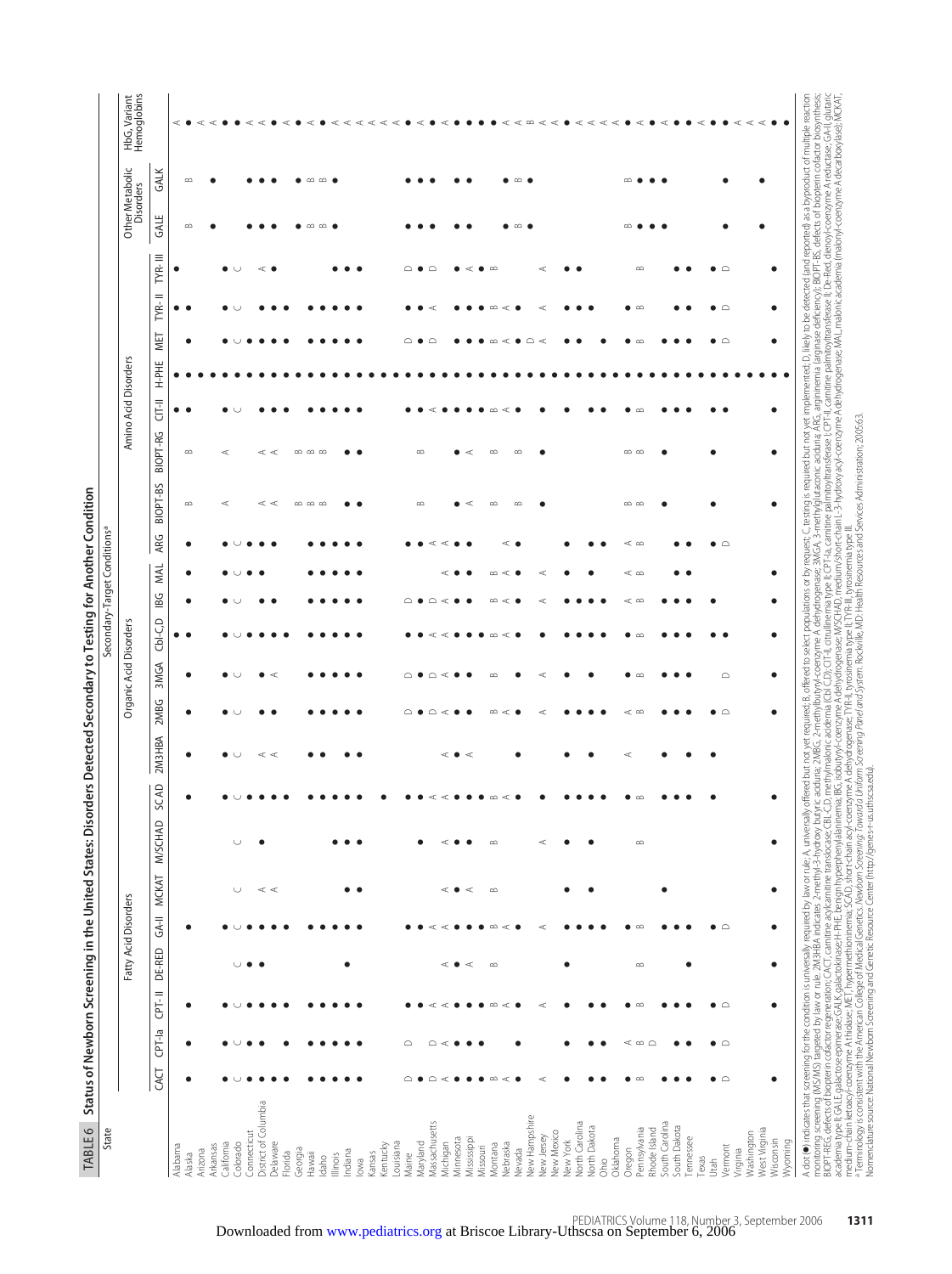## **COMMITTEE ON GENETICS, 2005–2006**

G. Bradley Schaefer, MD, Chairperson Marilyn J. Bull, MD Gregory M. Enns, MD Jeffrey R. Gruen, MD Joseph H. Hersh, MD Nancy J. Mendelsohn, MD Howard M. Saal, MD

#### **LIAISONS**

James D. Goldberg, MD American College of Obstetricians and Gynecologists James W. Hanson, MD American College of Medical Genetics National Institute of Child Health and Human Development Michele A. Lloyd-Puryear, MD, PhD

Health Resources and Services Administration Sonja A. Rasmussen, MD, MS

Centers for Disease Control and Prevention

# **STAFF**

Paul Spire

#### **NEWBORN SCREENING FACT SHEETS AD HOC WRITING SUBCOMMITTEE**

Celia I. Kaye, MD, PhD, Chairperson

Past Member, AAP Committee on Genetics Frank Accurso, MD

Past Member, AAP Section on Pulmonology

Stephen La Franchi, MD

AAP Section on Endocrinology

Peter A. Lane, MD

AAP Section on Hematology/Oncology

Hope Northrup, MD

AAP Section on Genetics and Birth Defects Sonya Pang, MD

Past Member, AAP Section on Endocrinology

G. Bradley Schaefer, MD

AAP Committee on Genetics

Michele A. Lloyd-Puryear, MD, PhD Health Resources and Services Administration

#### **CONTRIBUTOR**

Michael Watson, MD American College of Medical Genetics

#### **REFERENCES**

- 1. Pass KA, Lane PA, Fernhoff PM, et al. US newborn screening system guidelines II: follow-up of children, diagnosis, management, and evaluation. Statement of the Council of Regional Networks for Genetic Services (CORN). *J Pediatr.* 2000;137: S1–S46
- 2. Larsson A, Therrell BL. Newborn screening: the role of the obstetrician. *Clin Obstet Gynecol.* 2002;45:697–710; discussion 730 –732
- 3. American Academy of Pediatrics, Medical Home Initiatives for Children With Special Needs Project Advisory Committee. The medical home. *Pediatrics.* 2002;110:184 –186
- 4. Serving the family from birth to the medical home. A report from the Newborn Screening Task Force convened in Washington DC, May 10 –11, 1999. *Pediatrics.* 2000;106:2(2 pt 2): 383– 427
- 5. United States General Accounting Office. *Newborn Screening: Characteristics of State Programs.* Report to Congressional Requesters. Washington, DC: General Accounting Office; 2003. Publication No. GAO-03-449
- 6. Institute of Medicine, Committee on Assessing Genetic Risks. *Assessing Genetic Risks: Implications for Health and Social Policy.* Andrews LB, Fullarton JE, Holtzman NA, Motulsky AG, eds. Washington, DC: National Academy of Sciences; 1994
- 7. National Human Genome Research Institute. *Promoting Safe and Effective Genetic Testing in the United States: Final Report of the Task Force on Genetic Testing.* Holtzman NA, Watson MS, eds. Bethesda, MD: National Institutes of Health; 1997
- 8. Centers for Disease Control and Prevention. Using tandem mass spectrometry for metabolic disease screening among newborns: a report of a work group. *MMWR Recomm Rep.* 2001;50(RR-3):1–34
- 9. Schoen EJ, Baker JC, Colby CJ, To TT. Cost-benefit analysis of universal tandem mass spectrometry for newborn screening. *Pediatrics.* 2002;110:781–786
- 10. Nelson RM, Botkjin JR, Kodish ED, et al. Ethical issues with genetic testing in pediatrics. *Pediatrics.* 2001;107:1451–1455